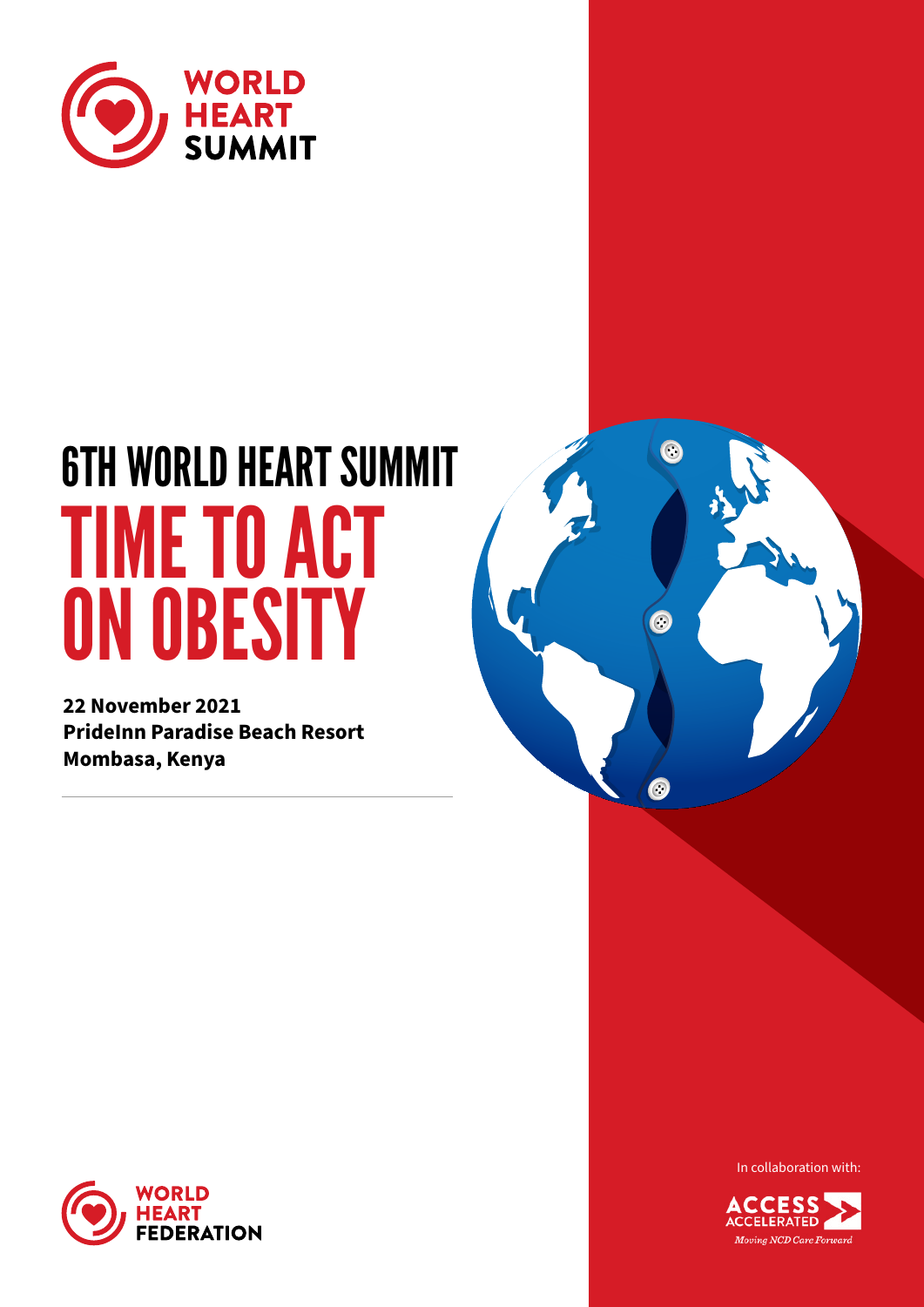TIME TO ACT ON OBESITY



## OBJECTIVES AND EXPECTED OUTCOMES

#### **The objectives of the Summit are to:**

- **1. Convene** and mobilize advocates in cardiovascular health
- **2. Coordinate** stakeholders and policymakers around shared goals
- **3. Campaign** for heart health with a collective voice and a clear message
- **4. Catalyse** action for circulatory health through civil society and policy engagement

**These objectives lead directly to the intended outcomes of the Summit, namely to:** 

- **•** Foster greater **connectedness** between participants
- **•** Issue **collective calls to action**
- **•** Discuss **concrete next steps** for programme implementation

#### **ABOUT THE WORLD HEART SUMMIT**

The World Heart Federation (WHF) convenes leaders and innovators who drive action for cardiovascular health at the annual **World Heart Summit** (previously called the Global Summit for Circulatory Health). Running since 2016, the Summit is an exclusive event where government, civil society, industry, and academia share, learn and decide what is next for the prevention and control of cardiovascular disease at a global level.

**Previous editions have explored key issues** such as access to essential medicines, innovations in technology, and the role of the workforce in cardiovascular health.

### **FORMAT OF THE 6TH WORLD HEART SUMMIT**

The **theme of the 2021** World Heart Summit is **"Time to Act on Obesity" because preventing and controlling obesity can be a gamechanger for cardiovascular health.**

This year the Summit is convened as a hybrid event, with five global and regional webinars held between October and November culminating in a half-day event in Mombasa, Kenya, on 22 November.

In Mombasa, we will be accessing a wealth of perspectives and expertise from a continent where urbanization, shifting diets, decreased levels of physical activity, and increased economic growth made **obesity a looming public health crisis.** 

**The Summit** will have three plenary sessions that outline the factors contributing to rising obesity rates in Africa, showcase what people living with CVD and obesity can teach the cardiovascular community about managing complex conditions, and break down how health systems on the continent can shift from managing communicable diseases to preventing and managing non-communicable diseases.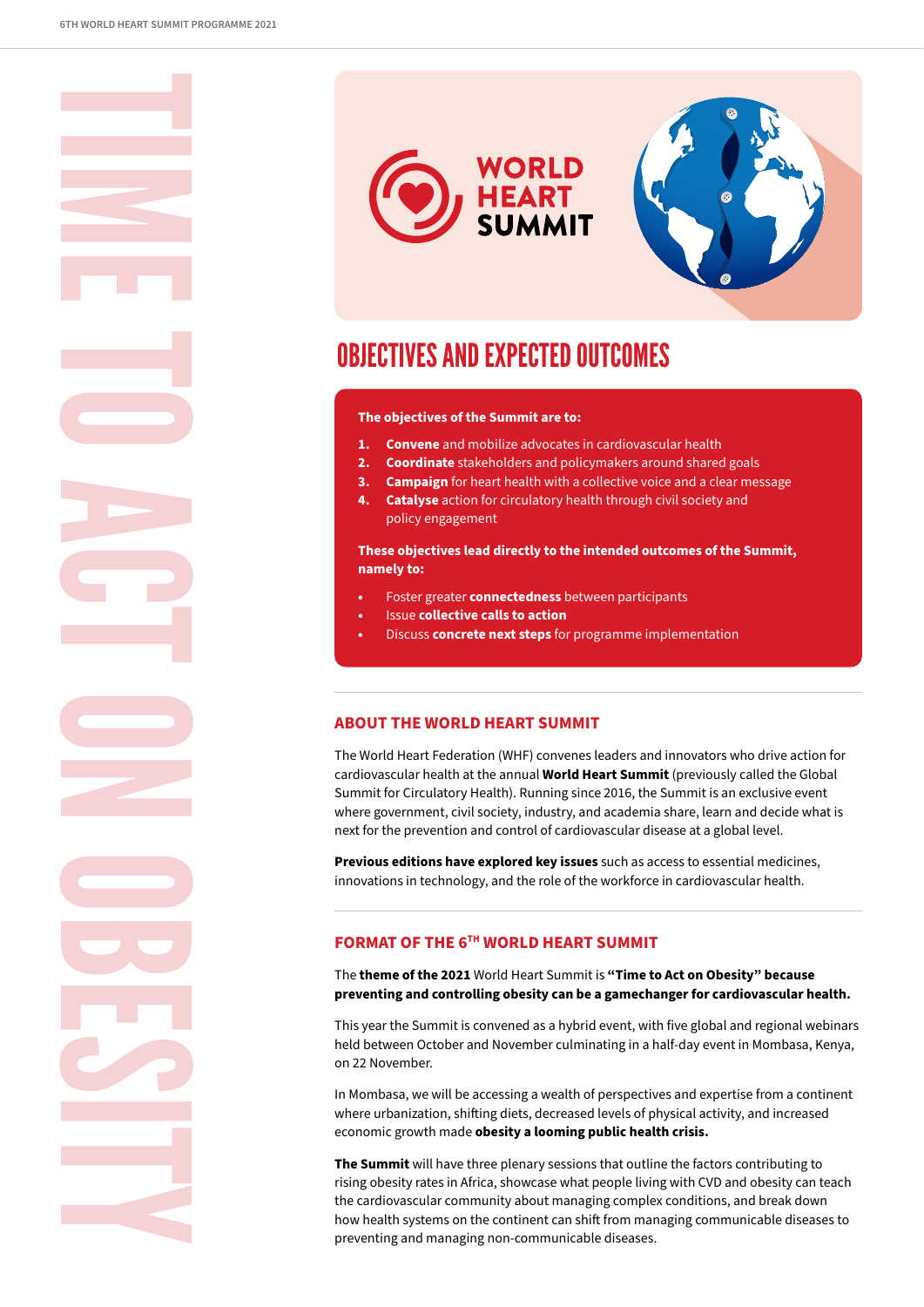## PROGRAMME – 22 NOVEMBER

| 08:30-09:00 | <b>Registration</b>                                                                                                                                                                                                                                                                                                                                                                                                       |
|-------------|---------------------------------------------------------------------------------------------------------------------------------------------------------------------------------------------------------------------------------------------------------------------------------------------------------------------------------------------------------------------------------------------------------------------------|
| 09:00-09:10 | <b>Welcome and introduction</b><br>Fausto Pinto, World Heart Federation                                                                                                                                                                                                                                                                                                                                                   |
| 09:10-09:20 | <b>Highlights from the global webinars</b><br>Liesl Zuhlke and Amam Mbakwem, Co-Chairs of the World Heart Summit                                                                                                                                                                                                                                                                                                          |
| 09:20-10:35 | <b>Opening plenary</b><br>Africa, the new ground 0 of the obesity epidemic: how did we get here and what can the cardiovascular<br>community do about it?                                                                                                                                                                                                                                                                 |
|             | <b>Moderator:</b> Liesl Zuhlke, Co-Chair of the World Heart Summit                                                                                                                                                                                                                                                                                                                                                        |
|             | <b>Panellists:</b><br>Githinji Gitahi, CEO, Amref Health Africa<br>Gerald Yonga, NCD Alliance Kenya<br>$\bullet$<br>Erick Njenga, Diabetologist<br>$\bullet$<br>Albertino Damasceno, Eduardo Mondlane University, Mozambique<br>٠<br>Roseanne Nyaberra, Cardiac Nurse<br>Stephen Ogweno, Stowelink Inc<br>Nabil Chuadhry, Cardiologist and Diabetes Reversal patient (TBC)                                                |
| 10:35-10:45 | <b>Tea break</b>                                                                                                                                                                                                                                                                                                                                                                                                          |
| 10:45-11:45 | <b>Panel discussion</b><br>In their shoes: What can people living with CVD and obesity teach the cardiology community about<br>preventing and managing CVD and obesity?<br>Moderator: Alvin Wachira, Machakos County<br>Keynote presentation: Manal Rostom, Surviving Hijab                                                                                                                                               |
|             | <b>Panellists:</b><br>Edward Ligondo Konzolo, Stroke Association of Kenya<br>Reuben Magoko, Kenya Defeat Diabetes Association<br>Daniel Katombo, Diabetes Reversal patient<br>Catherine Karenzi, NCD Alliance Kenya<br>٠<br>Ellos Ellard Lodzeni, IAPO and Patient and Community Welfare Foundation of Malawi<br>Ali Ibrahim Toure, PASCAR Governing Council<br>$\bullet$<br>Nabil Chuandry, Diabetes Reversal (TBC)<br>٠ |
| 11:45-13:00 | <b>Panel discussion</b><br>Shifting patterns of disease, still health systems? How can healthcare delivery keep up with the increased<br>prevalence of non-communicable diseases on the continent?                                                                                                                                                                                                                        |
|             | Moderator: Mohamed Jeilan, Aga Khan University Hospital                                                                                                                                                                                                                                                                                                                                                                   |
|             | <b>Panellists:</b><br>Augustin Odili, University of Abuja, Nigeria<br>Johnpaul Omollo, Health Research and Development, PATH<br>Bernard Gitura, Kenya Cardiac Society<br>٠<br>Zipporah Ali, NCD Alliance Kenya<br>٠<br>Elizabeth Onyango, Ministry of Health (TBC)<br>$\bullet$<br>Ana Mocumbi, Eduardo Mondlane University, Mozambique (TBC)<br>$\bullet$                                                                |
| 13:00-13:15 | <b>Closing remarks and call to action</b>                                                                                                                                                                                                                                                                                                                                                                                 |
|             | Leads: Liesl Zuhlke and Amam Mbakwem, Co-Chairs of the World Heart Summit                                                                                                                                                                                                                                                                                                                                                 |